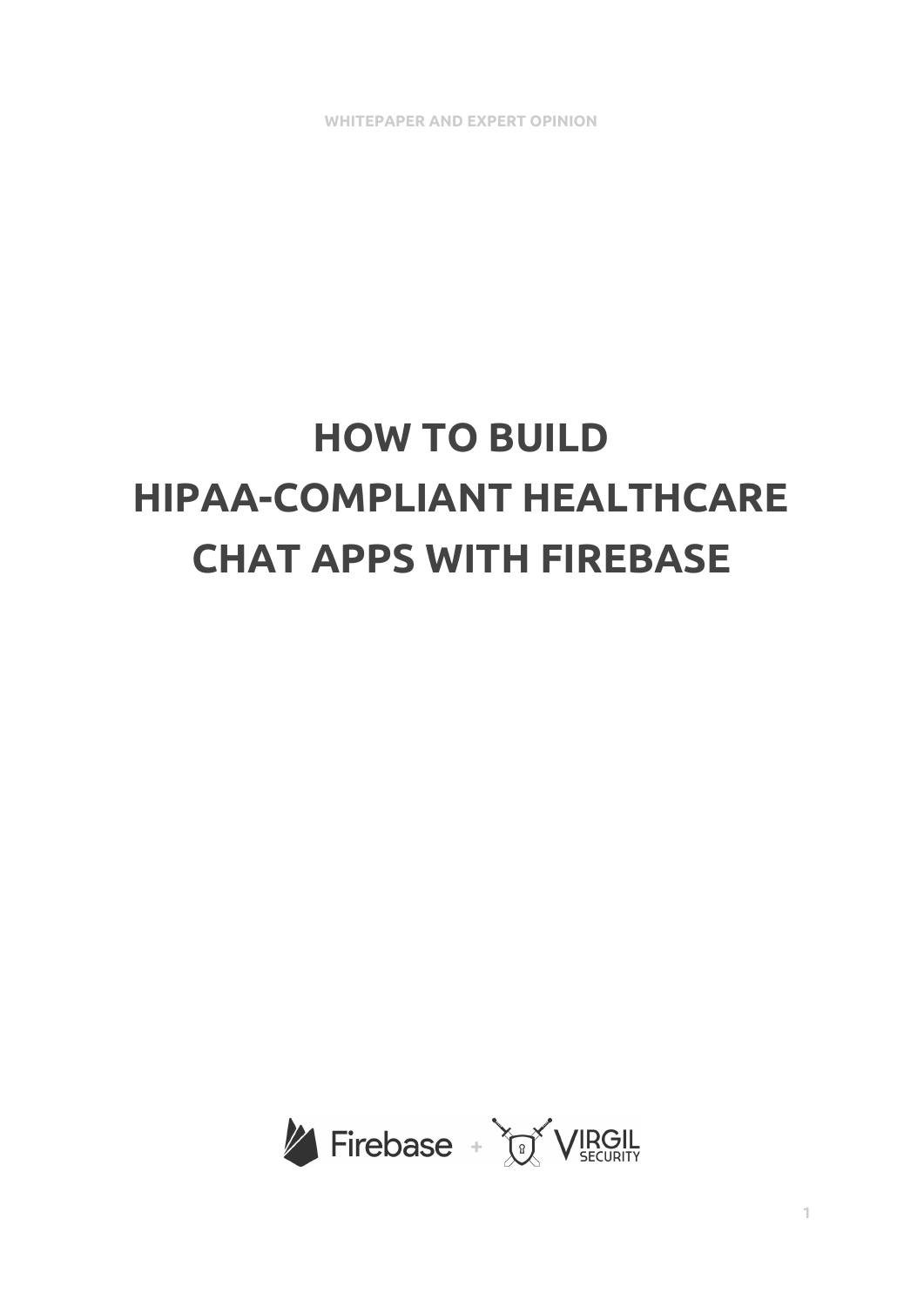## **INTRODUCTION**

Firebase gives developers the tools to develop high-quality apps, grow their user base and earn more money. The Firebase platform covers the essentials so developers can monetize their business and focus on their users.

The booming of the health & fitness tech industry made Firebase a strong choice for building health & fitness apps fast from the ground. Given the nature of the healthcare market, health & fitness apps implement in-app chat where doctors/caregivers and patients can connect with each other. While Firebase offers a fast & simple solution for building in-app chat, it lacks HIPAA compliancy, which forces healthcare app developers choose other platforms.

Virgil Security built an End-to-End Encryption SDK that's been used by many Twilio and Parse/Back4App customers world-wide to make their in-app chat functionality meet HIPAA requirements, despite their service providers not being HIPAA-compliant.

This whitepaper outlines an approach developers can take to build HIPAA-compliant chat apps using Firebase. In addition, it enables developers to start up fast with an Android, iOS and JavaScript chat app sample that's ready to use. For legal departments, the Appendix sections include details about the solution's HIPAA technical safeguards and an expert opinion that can be used for HIPAA audits.

The iOS and Android HIPAA-compliant Firebase Chat open source sample apps are available as part of the signup flow at [https://VirgilSecurity.com/getstarted](https://virgilsecurity.com/getstarted) or on GitHub:

- iOS: <https://github.com/VirgilSecurity/demo-firebase-ios>
- Android: <https://github.com/VirgilSecurity/demo-firebase-android>
- JavaScript: coming soon

### **HIPAA BACKGROUND**

The Health Insurance Portability and Accountability Act of 1996 ("HIPAA"), which was updated in 2009 by the Health Information Technology for Economic and Clinical Health Act (HITECH), included provisions that required the U.S. Department of Health and Human Services ("HHS") to adopt national standards for electronic healthcare transactions. At the same time, Congress recognized that advances in electronic technology could erode the privacy of health information. Consequently, Congress incorporated into HIPAA provisions that mandated the adoption of Federal privacy and security protections for individually identifiable health information. These are embodied in the Privacy Rule, Security Rule, and Breach Notification Rule.

● **The HIPAA Privacy Rule** set national standards for the protection of Protected Health Information ("PHI"). PHI is individually identifiable health information transmitted or maintained in any form by the three types of covered entities (health plans, health care clearinghouses, and health care providers), who conduct certain health care transactions electronically, and their business associates. The Privacy Rule established a foundation of Federal protections for the privacy of PHI. The Rule does not replace Federal, State, or other law that grants individuals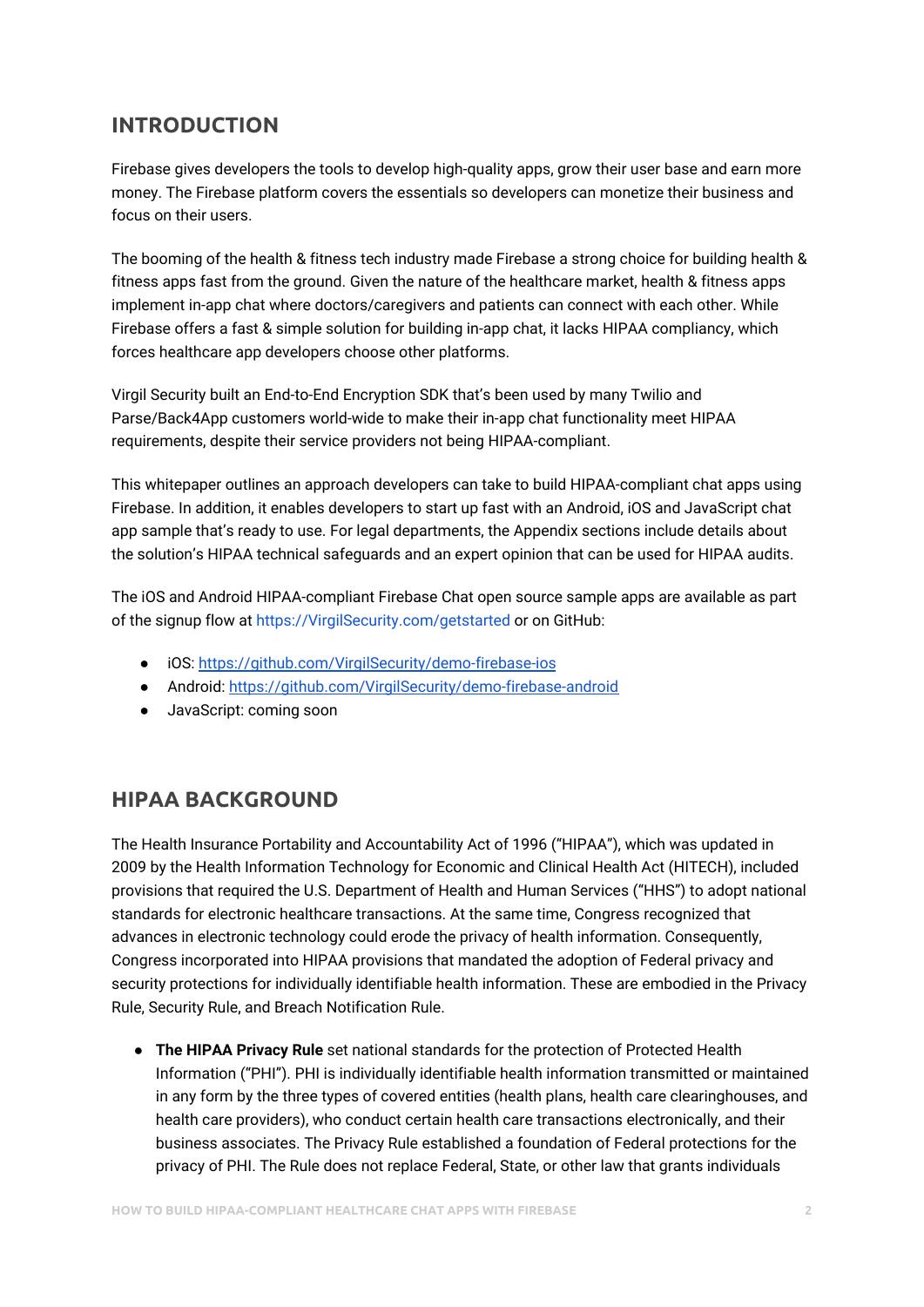even greater privacy protections, and covered entities are free to retain or adopt more protective policies or practices.

- **The HIPAA Security Rule** establishes national standards to protect individuals' electronic PHI ("ePHI") that is created, received, used, or maintained by a covered entity or their business associates. The Security Rule requires appropriate administrative, physical, and technical safeguards to ensure the confidentiality, integrity, and security of ePHI.
- **The HIPAA Breach Notification Rule** requires HIPAA covered entities and their business associates to provide notification following a breach of unsecured PHI.

## **VIRGIL SECURITY'S TECHNOLOGY**

Virgil's SDK features ease of use and the ability to seamlessly integrate privacy, security, and authentication into your HIPAA-regulated applications. The Virgil Stack includes cryptographic libraries across all major client platforms that operate in conjunction with a global cloud-based key management infrastructure-as-a-service that allows developers to add client-side encryption & End-to-End Security to their products in hours instead of months—all without having to become security experts themselves.

# **HOW DOES THE FIREBASE + VIRGIL CHAT APP SUPPORT HIPAA COMPLIANCE?**

The Virgil Stack provides End-to-End Encryption, Passwordless Authentication using public/private key cryptography and secure communications to protect ePHI and as an access control mechanism. As shown in Appendix A, these features can support a wide variety of HIPAA requirements.

Firebase provides the platform over which end-to-end encrypted information travels between users. Chat messages are encrypted on user devices with keys that live exclusively on the device. As messages are encrypted the entire time they travel between users or while queued in Firestore for delivery, Firebase/Google/Virgil has no ability to decrypt the PHI data.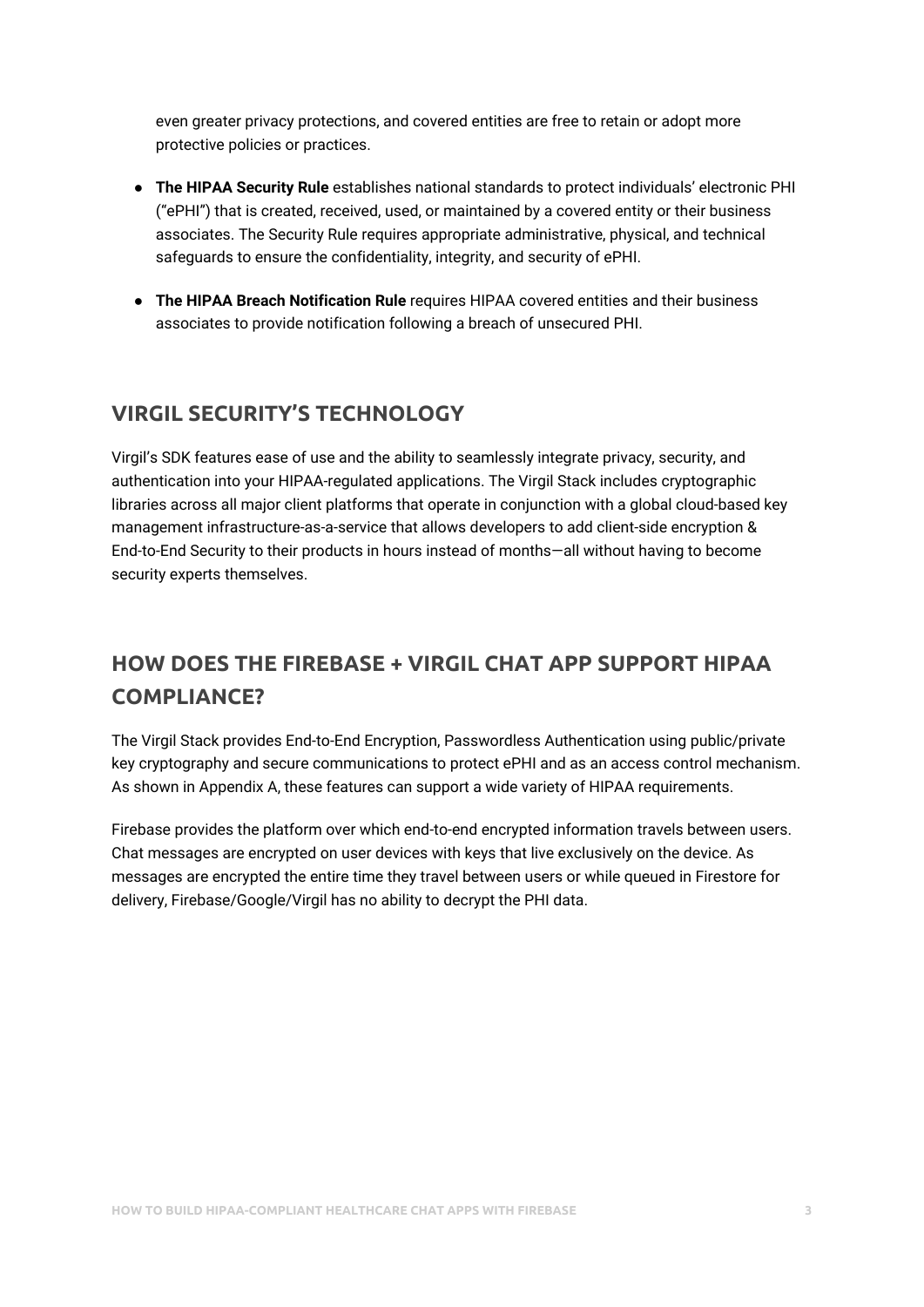

#### Standard app security: HTTPS + Data-at-Rest Encryption



End-to-End Encryption

Even though this technique ensures the perfect de-identification of PHI data and thus the inability to recognize even the nature of the encrypted data, HIPAA doesn't recognize it as one that exempts a vendor from complying with HIPAA (i.e. from signing a Business Associate Agreement). In order to make the solution comply with HIPAA, a second technique is applied: as soon as a chat message has been successfully delivered to the end-user, it's deleted from the Firestore server instance. This immediate and permanent, unrecoverable deletion (message redaction) enables the solution to meet HIPAA's Conduit Exception rule, which declares your in-app chat as a "courier" of health data. As per HIPAA's guidelines, the Conduit Exception rule exempts the entity from HIPAA (in the same way as UPS and other courier companies are exempt, too).

The combination of these 2 techniques ensure that patient data is end-to-end secured, is de-identified and not visible to any parties involved other than the appropriate end-users. Because of the message redaction implementation, the solution meets HIPAA's Conduit exception. This setup legally enables Google/Firebase/Virgil to not be involved in the use or disclosure of PHI, and therefore they're not a business associate in this context.

# **HOW DO FIREBASE AND VIRGIL SUPPORT HIPAA'S SECURITY RULE REQUIREMENTS?**

Here are some of the key mechanisms that Firebase and Virgil Security offer to address compliance with these requirements.

#### **Administrative procedures and technical security services to guard data integrity, confidentiality, and availability.**

As outlined in Appendix A, Firebase and Virgil provide developers with a variety of ways to support HIPAA's Security Rule compliance. The solution ensures that employees' communications and healthcare providers' access to patient information can be made secure. Only patients and their healthcare providers are able to access the patient information. All "at rest" data is stored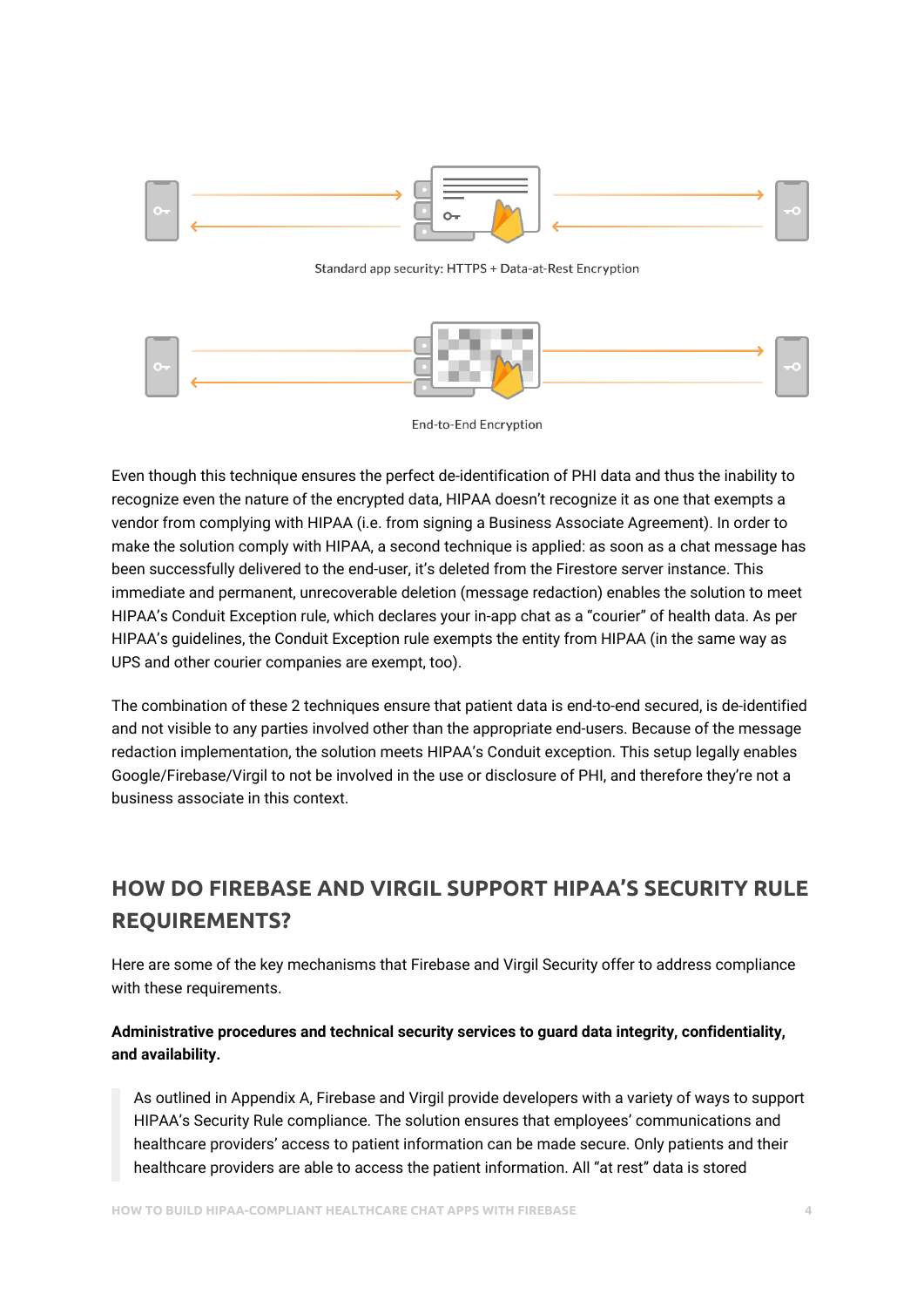encrypted. As Firebase and all other intermediary cloud and communications providers are not able to access the patient information, this helps prevent security violations thereby enabling compliance with HIPAA's Security Rule Requirements.

End-to-End Encryption enables data security in the cloud protecting patient ePHI, health care provider communications, healthcare records, and other information classified as ePHI.

Firebase and Virgil Security make developing HIPAA Security Rule compliant applications simple for developers to implement and transparent to the end users.

# **HOW DO FIREBASE AND VIRGIL SUPPORT HIPAA PRIVACY RULE REQUIREMENTS?**

Here are some of the key mechanisms that Firebase and Virgil Security offer to address compliance with these requirements.

#### Not use or further disclose PHI other than as permitted or required by the contract or as required by **law. (164.502)**

The solution ensures that employee and patient/provider communications can be made secure and only authorized parties are able to view information even if a breach of the cloud infrastructure has occurred. Firebase and Virgil APIs can provide an effective way to verify user identity and assist in ensuring only those who have valid authorization to use information have access to that information. Virgil's encryption technology assists in keeping unauthorized users from gaining access to PHI thereby eliminating the healthcare provider from data at rest exposure.

#### **Use appropriate safeguards to prevent use or disclosure of the information other than as provided for by its contract. (164.504)**

The Firebase and Virgil Security APIs provide strong protections that can be utilized to assist in meeting HIPAA contractual obligations required under Business Associate Agreements (BAA). Cryptographic standards used to encrypt information conform to all aspects of NSA Suite B and are suitable for use in healthcare ePHI scenarios.

#### Report to the covered entity any use or disclosure of the information not provided for by its contract **of which it becomes aware. (164.504)**

Both Firebase and Virgil provide developers with the ability to store and access audit logs and other metadata associated with the use of the APIs. It is important to note that the user identity string, which you define in your application, is stored by Firebase in an unencrypted fashion. Therefore, these strings should not contain any PHI (such as the patient's name or email address). Instead, we recommend the use of a unique username that doesn't translate to the user's personal details.

#### **Make available protected health information for amendment and incorporate any amendments to**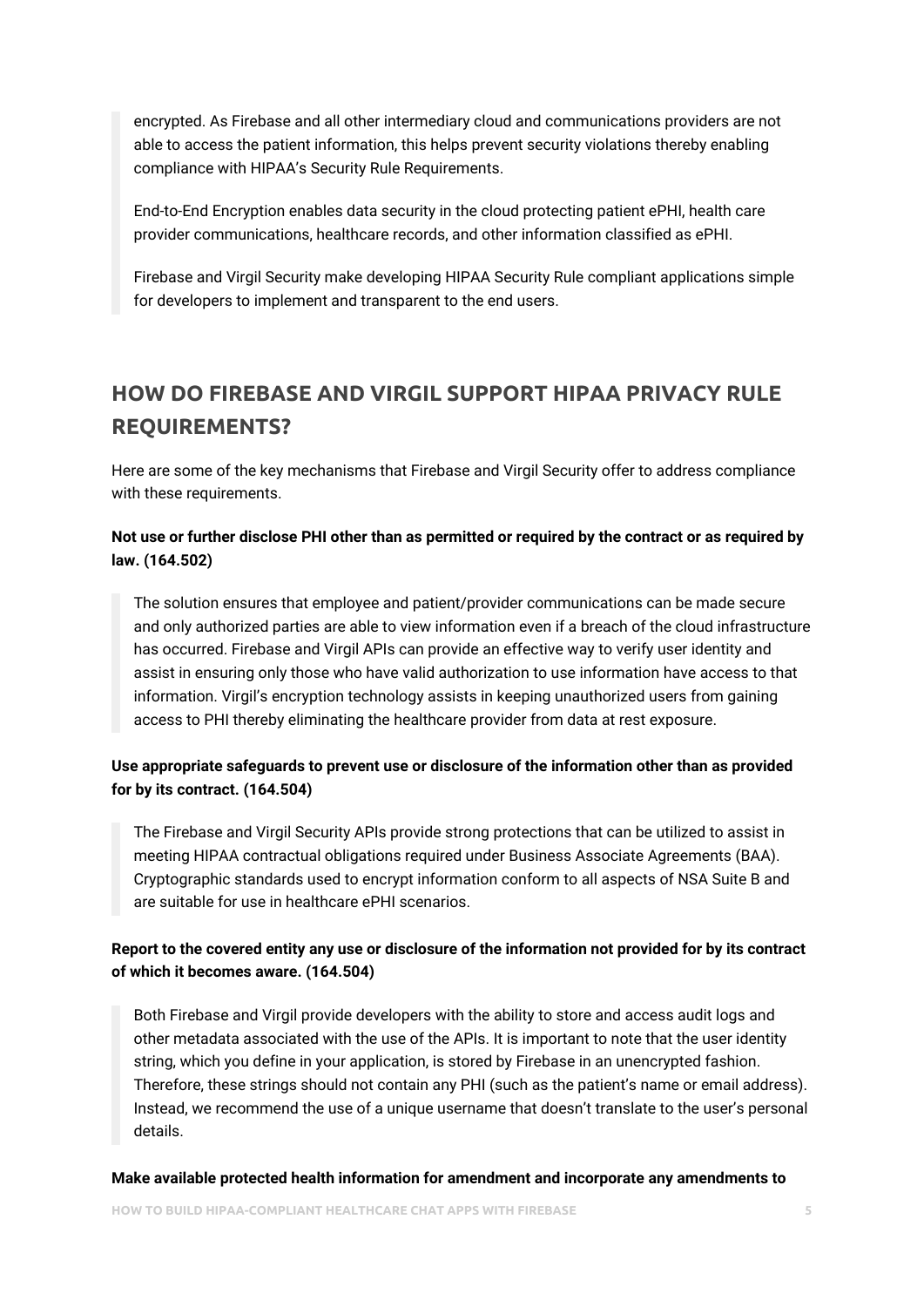**protected health information (an individual has the right to have a covered entity amend protected health information or a record about the individual). (164.526)**

With the solution, neither Firebase nor Virgil have the ability to decrypt the ePHI.

**Make available the information required to provide an accounting of disclosures (an individual has a right to receive an accounting of disclosures of protected health information made by a covered entity in the six years prior to the date on which the accounting is requested). (164.528)**

With the solution, neither Firebase nor Virgil have the ability to decrypt the ePHI. **A covered entity must have in place appropriate administrative, technical, and physical safeguards to protect the privacy of protected health information. a covered entity must reasonably safeguard PHI from any intentional or unintentional use or disclosure that is in violation of hipaa. (164.530)**

The Firebase SDK/APIs and Virgil Security's cryptography and Key Management SDKs provide developers with everything they need to fulfill the technical and physical safeguards for Protected Health Information. Firebase's 2FA solution and Virgil Security's encryption technology assists in protecting unauthorized users from gaining access to information.

# **HOW DOES VIRGIL SUPPORT BREACH NOTIFICATION REQUIREMENTS?**

Here are some of the key mechanisms that Virgil offers to address compliance with these requirements.

**Following a breach of unsecured protected health information, covered entities must provide notification of the breach to affected individuals, the secretary, and, in certain circumstances, to the media. in addition, business associates must notify covered entities if a breach occurs at or by the business associate.**

Virgil Security provides encryption technology that meets the HHS standards by providing an expert determination method exception to the breach notification rule. If ePHI is protected with a level of encryption that meets HHS standards, the loss of encrypted data does not constitute a reportable breach under HIPAA. Virgil's encryption will assist companies in ensuring that minor security incidents that may occur do not result in reportable HIPAA breaches. All information being transmitted over Firebase communications platforms is always end-to- end encrypted using NSA Suite B cryptography.

Please note that Firebase and Virgil are providing this information only as a courtesy, and this does not *constitute the provision of legal advice. This information should not be used as a substitute for obtaining legal advice from a licensed attorney with appropriate expertise and authorization to practice* in your jurisdiction. Firebase and Virgil are not in a position to interpret any laws, rules, or regulations on behalf of its customers or other third parties. You should consult with your legal advisors to ensure that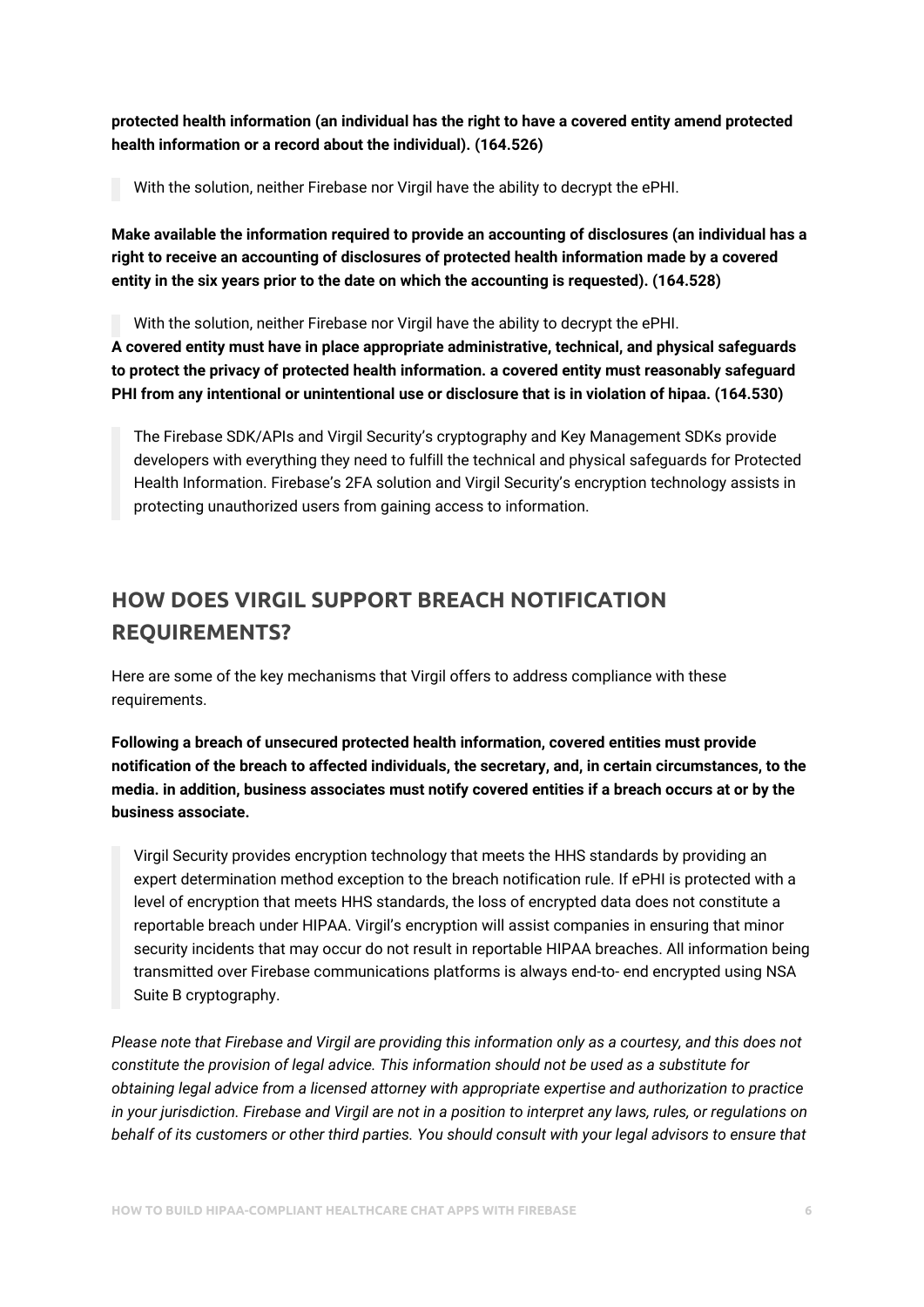*your use of Virgil Security and Firebase IP Messaging is compliant with HIPAA and all other applicable laws, regulations, and requirements.*

### **APPENDIX A: TECHNICAL SAFEGUARDS**

| <b>CATEGORY</b>                                                                                                                                                                                                                                                      | <b>TOPIC</b>                                                                                                                                                                                                                                                                                                | <b>POSITION</b>                         | <b>SOLUTION</b>                                                                                                                                                                                                                                                                                                    |
|----------------------------------------------------------------------------------------------------------------------------------------------------------------------------------------------------------------------------------------------------------------------|-------------------------------------------------------------------------------------------------------------------------------------------------------------------------------------------------------------------------------------------------------------------------------------------------------------|-----------------------------------------|--------------------------------------------------------------------------------------------------------------------------------------------------------------------------------------------------------------------------------------------------------------------------------------------------------------------|
| <b>Security Management</b><br>Process:<br>Implement policies and<br>procedures to prevent,<br>detect, contain, and correct<br>security violations.                                                                                                                   | <b>Risk Management:</b><br>Implement security<br>measures sufficient to<br>reduce risks and<br>vulnerabilities to a<br>reasonable and appropriate<br>level.                                                                                                                                                 | Required<br>164.308(a)<br>(1)(ii)(B)    | Secure Messaging: Healthcare provider to<br>patient communications are encrypted and<br>prevent access violations<br>Identity Authentication: ensures only those<br>who have valid authorization to use<br>information have access to it<br>Encryption technology: protects data access<br>from unauthorized users |
| <b>Workforce Security:</b><br>Implement policies and<br>procedures to ensure that<br>all members of the<br>workforce have appropriate<br>access to ePHI and to<br>prevent those workforce<br>members who should not<br>have access from<br>obtaining access to ePHI. | Authorization and/or<br>Supervision: Implement<br>procedures for the<br>authorization and/or<br>supervision of workforce<br>members who work with<br>ePHI or in locations where<br>ePHI might be accessed.                                                                                                  | Addressable<br>164.308(a)<br>(3)(ii)(A) | Identity Authentication: ensures only those<br>who have valid authorization to use<br>information have access to it. Firebase 2FA,<br>Virgil Passwordless Token.                                                                                                                                                   |
| <b>Information Access</b><br>Management: Implement<br>policies and procedures for<br>authorizing access to ePHI.                                                                                                                                                     | <b>Isolating HC</b><br><b>Clearinghouse Functions:</b><br>if a health care<br>clearinghouse is part of a<br>larger organization, the<br>clearinghouse must<br>implement policies and<br>procedures that protect the<br>ePHI of the clearinghouse<br>from unauthorized access<br>by the larger organization. | Required<br>164.308(a)<br>(4)(ii)(A)    | Identity authentication: ensures only those<br>who have valid authorization to use<br>information have access to it<br>Encryption technology: protects violations<br>from unauthorized users                                                                                                                       |
|                                                                                                                                                                                                                                                                      | Identity authentication:<br>ensures only those who<br>have valid authorization to<br>use information have<br>access to it<br>· Encryption technology:<br>protects violations from<br>unauthorized users                                                                                                     | Addressable<br>164.308(a)<br>(4)(ii)(B) | Identity authentication: ensures only those<br>who have valid authorization to use<br>information have access to it                                                                                                                                                                                                |
| <b>Security Incident</b><br>Procedures:<br>Implement policies and<br>procedures to address<br>security incidents.                                                                                                                                                    | <b>Response and Reporting:</b><br>Identify and respond to<br>suspected or known<br>security incidents; mitigate,<br>to the extent practicable,<br>harmful effects of security<br>incidents; and document<br>security incidents and their<br>outcomes.                                                       | Required<br>164.308(a)<br>(6)(ii)       | Secure messaging: Healthcare provider to<br>patient communications are encrypted and<br>prevent access violations<br>Identity authentication: ensures only those<br>who have valid authorization to use<br>information have access to it<br>Encryption technology: protects violations<br>from unauthorized users  |
| <b>Contingency Plan:</b><br>Establish policies and<br>procedures for responding                                                                                                                                                                                      | <b>Emergency Mode</b><br><b>Operation Plan: Establish</b><br>and implement procedures                                                                                                                                                                                                                       | Required<br>164.308(a)<br>(7)(ii)(C)    | Secure messaging: Healthcare provider to<br>patient communications are encrypted and<br>prevent access violations                                                                                                                                                                                                  |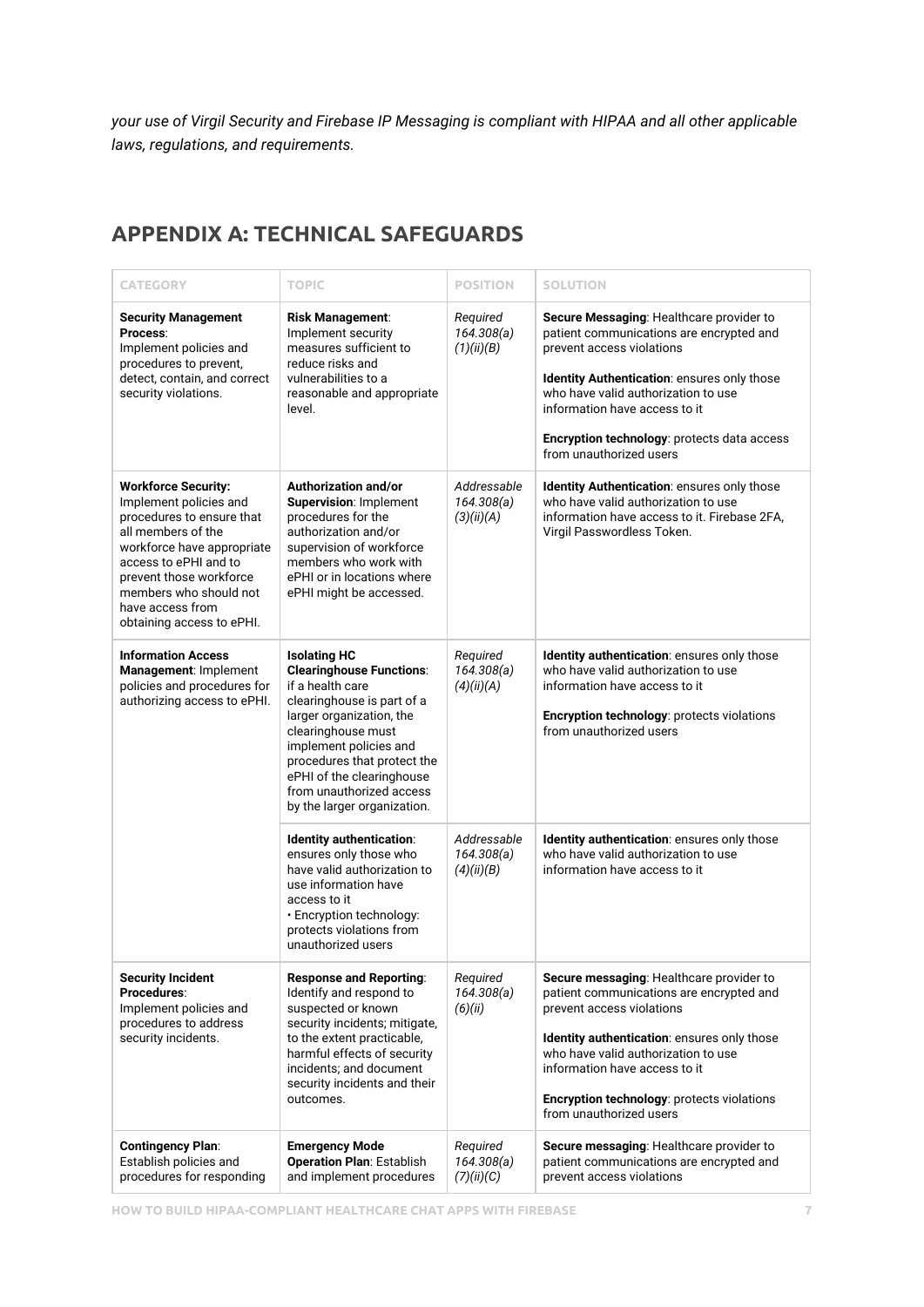| to an emergency or other<br>occurrence that damages<br>systems containing ePHI.                                                                                                                                                          | to enable continuation of<br>critical business processes<br>for protection of the<br>security of ePHI while<br>operating in emergency<br>mode.                                           |                                      | Identity authentication: ensures only those<br>who have valid authorization to use<br>information have access to it                                                                                                                                                                                               |
|------------------------------------------------------------------------------------------------------------------------------------------------------------------------------------------------------------------------------------------|------------------------------------------------------------------------------------------------------------------------------------------------------------------------------------------|--------------------------------------|-------------------------------------------------------------------------------------------------------------------------------------------------------------------------------------------------------------------------------------------------------------------------------------------------------------------|
| <b>Access Control: Implement</b><br>technical policies and<br>procedures for electronic<br>information systems that<br>maintain ePHI to allow<br>access only to those<br>persons or programs that<br>have been granted access<br>rights. | <b>Encryption and Decryption:</b><br>Implement a mechanism to<br>encrypt and decrypt ePHI.                                                                                               | Addressable<br>164.312(a)<br>(2)(iv) | <b>Encryption technology: protects violations</b><br>from unauthorized users                                                                                                                                                                                                                                      |
| Audit Controls: Implement<br>hardware, software, and/or<br>procedural mechanisms<br>that record and examine<br>activity in information<br>systems that contain or<br>use ePHI.                                                           | <b>None</b>                                                                                                                                                                              | 164.312(b)                           | Access to encrypted information is controlled<br>through encryption keys<br>Access and usage of the keys is logged for<br>audit                                                                                                                                                                                   |
| Integrity: Implement<br>policies and procedures to<br>protect ePHI from<br>improper alteration or<br>destruction                                                                                                                         | <b>Mechanism to</b><br><b>Authenticate EPHI:</b><br>Implement electronic<br>mechanisms to<br>corroborate that ePHI has<br>not been altered or<br>destroyed in an<br>unauthorized manner. | Addressable<br>164.312(c)<br>(2)     | Secure messaging: Healthcare provider to<br>patient communications are encrypted and<br>prevent access violations<br>Identity authentication: ensures only those<br>who have valid authorization to use<br>information have access to it<br>Encryption technology: protects violations<br>from unauthorized users |
| <b>Person or Entity</b><br>Authentication:<br>Implement procedures to<br>verify that a person or<br>entity seeking access to<br>ePHI is the one claimed.                                                                                 | <b>Evaluate Authentication</b><br>Methods and select and<br>implement authentication<br>options                                                                                          | Required<br>164.312(d)               | Secure messaging: Healthcare provider to<br>patient communications are encrypted and<br>prevent access violations<br>Identity authentication: ensures only those<br>who have valid authorization to use<br>information have access to it<br>Encryption technology: protects violations<br>from unauthorized users |
| <b>Transmission Security:</b><br>Implement technical<br>security measures to guard<br>against unauthorized<br>access to ePHI that is<br>transmitted across an<br>electronic communications<br>network.                                   | <b>Integrity Controls:</b><br>Implement security<br>measures to ensure that<br>electronically transmitted<br>ePHI is not improperly<br>modified without detection<br>until disposed of.  | Addressable<br>164.312(e)<br>(2)(ii) | Secure messaging: Healthcare provider to<br>patient communications are encrypted and<br>prevent access violations<br>Identity authentication: ensures only those<br>who have valid authorization to use<br>information have access to it<br>Encryption technology: protects violations<br>from unauthorized users |
|                                                                                                                                                                                                                                          | Encryption: Implement a<br>mechanism to encrypt<br>ePHI whenever<br>appropriate.                                                                                                         | Addressable<br>164.312(e)<br>(2)(ii) | Encryption technology: protects violations<br>from unauthorized users                                                                                                                                                                                                                                             |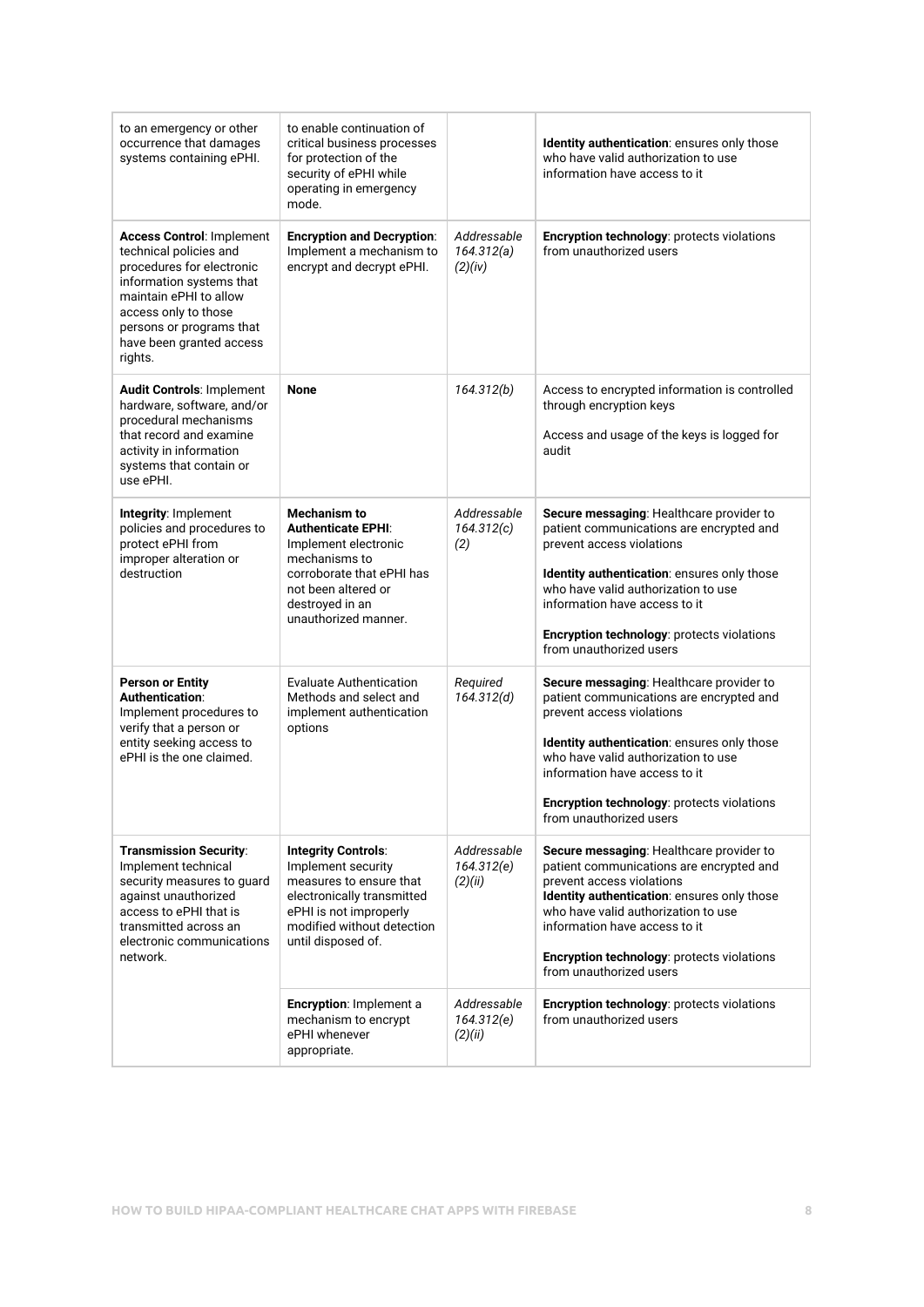# **APPENDIX B: DATA PRIVACY EXPERT OPINION**

Virgil Security, working with Twilio, Google Firebase, and other vendors, has designed a methodology and functionality for an end-to-end encrypted messaging system. This messaging system can be utilized for many different functions, from a simple chat app, to an enterprise grade messaging ecosystem. This document is the data privacy expert's opinion on how the Virgil Security-integrated End-to-End Encrypted Firebase medical chat app satisfies HIPAA's (Health Insurance Portability and Accountability Act of 1996) requirements for medical use-cases, using the combination of the following 3 implementations:

- 1. Data security using End-to-End Encryption to ensure that patient data isn't available to  $3^{rd}$ -parties (not even to the vendor who's hosting the medical app)
- 2. How End-to-End Encryption fits within HIPAA's data de-identification standards
- 3. How the solution implements the Conduit exception, which ensures that even End-to-End Encrypted data isn't stored after it's been delivered and therefore, makes the solution exempt of HIPAA requirements.

The combination of these 3 features enable the medical chat solution to be HIPAA-compliant by taking advantage of the exemption that the Conduit exception grants.

## **DATA SECURITY USING END-TO-END ENCRYPTION**

In the various iterations of Virgil Security functionality, the "keys" (elliptic curve private keys, used for decryption) are held on the individual devices operated by the end-users. The end users have physical and logical possession of the keys and therefore, they also have the responsibility for authorizing various people to utilize the data, encrypted with those keys. **[1]**

One of the use cases for this encrypted messaging system is medical messaging. Medical messaging is the passing of information from doctor to patient, patient to lab, lab to doctor, etc. Any medical messaging system, which does or could potentially pass ePHI (Electronic Personal Health Information), must follow standards as to the security of the health information.

While there are many parts to the HIPAA standard, the idea of "encryption in transit and at rest" is a key one for the Virgil Security Messaging System. Essentially, every message should be encrypted while in storage, or on a device (at "rest"), and should be encrypted while being transmitted and received from one device to another (in "transit").

## **OPINION ON ENCRYPTION ALGORITHMS USED**

According to Virgil Security, AES-256 GCM encryption is used in their open source SDK to encrypt the messages in question. AES-256 GCM encryption is a fast, efficient, symmetric cipher, able to be used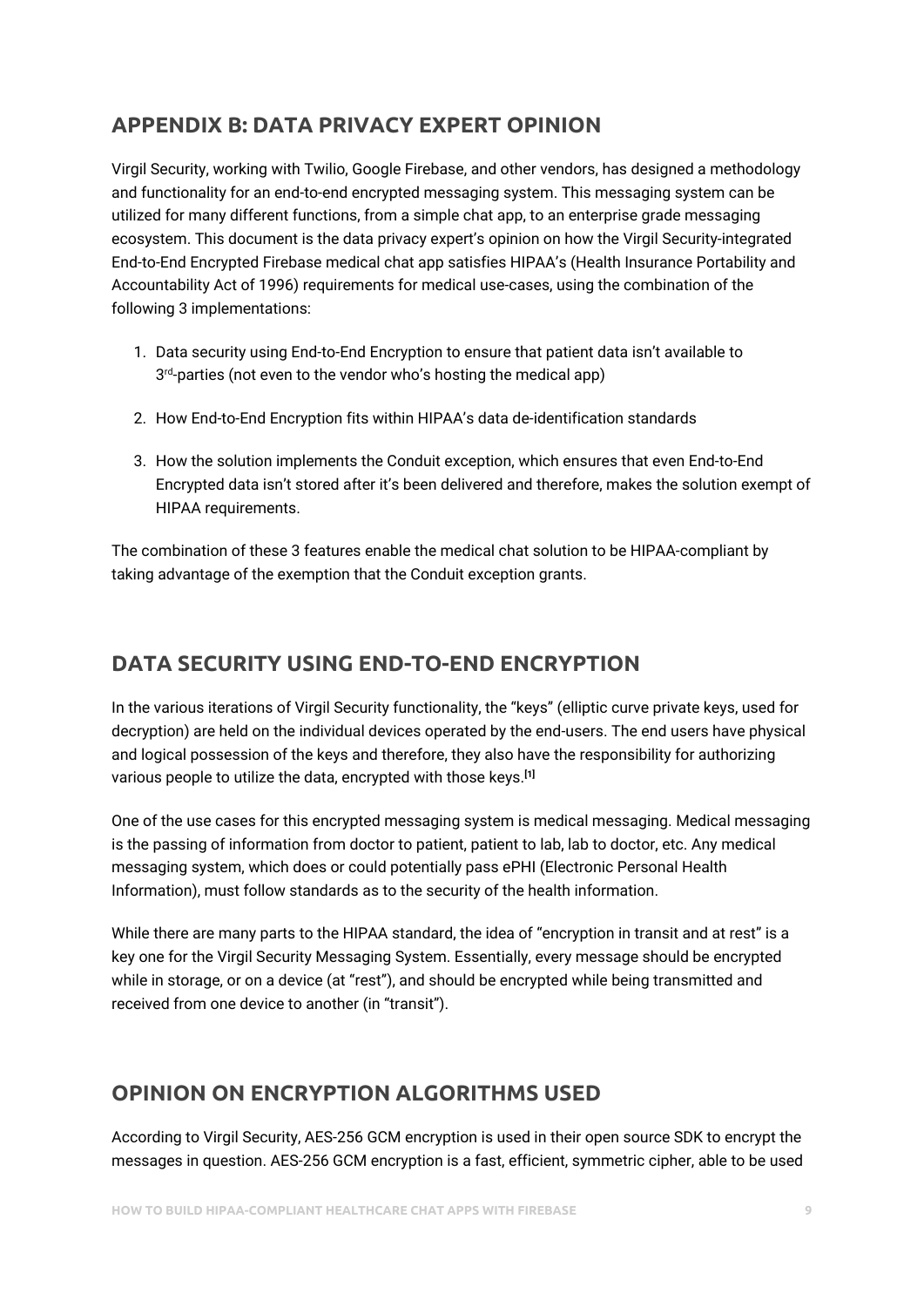with mobile devices, as well as standard computing hardware. It's also transmission efficient, without bottlenecks that hinder several other types of AES. [1]

In terms of using it commercially and governmentally, NIST put AES through a battery of tests, trials, and standardizations. As NIST is responsible for developing Federal Information Processing Standards, or "FIPS", their guidelines on encryption are authoritative with regards to HIPAA and other federally regulated information security standards. [2] [3]

NIST certified AES with varying bit lengths to use for commercial applications. For governmental use, the Information Assurance Directorate, a division of the National Security Agency, certified AES-256 as accepted and encouraged for use by the federal government, as part of the Suite B algorithms, to use in encrypting information up to Top Secret. [4]

# **PATIENT DATA DE-IDENTIFICATION USING THE HIPAA "EXPERT DETERMINATION METHOD"**

There is a formal standard around encryption of information so as to remove all individual information from the data set. [6] There are 2 methodologies to check the de-individuation listed:

- 1. **Methodology 1 - the "Safe Harbor" method:** with 18 categories of information that must be removed from the data in order to call the data de-identified. In the case of the Virgil Security Messaging System, while the message data is encrypted, the metadata, such as the destination address (IP address of end-user), is not encrypted. With the routing and delivery instructions/metadata (IP address of end-user) un-encrypted, the Safe Harbor method is unavailable to the Virgil Security Messaging solution.
- 2. **Methodology 2 - the "Expert Determination method"**: which requires an expert in information, information security, mathematics, etc, to examine sample data, and opine that no individuating data is left in the sample data, and that it is not possible to re-individuate that data.

In §164.514(b), the Expert Determination method for de-identification is defined as follows:

- (1) A person with appropriate knowledge of and experience with generally accepted statistical and scientific principles and methods for rendering information not individually identifiable:
- $\circ$  (i) Applying such principles and methods, determines that the risk is very small that the information could be used, alone or in combination with other reasonably available information, by an anticipated recipient to identify an individual who is a subject of the information; and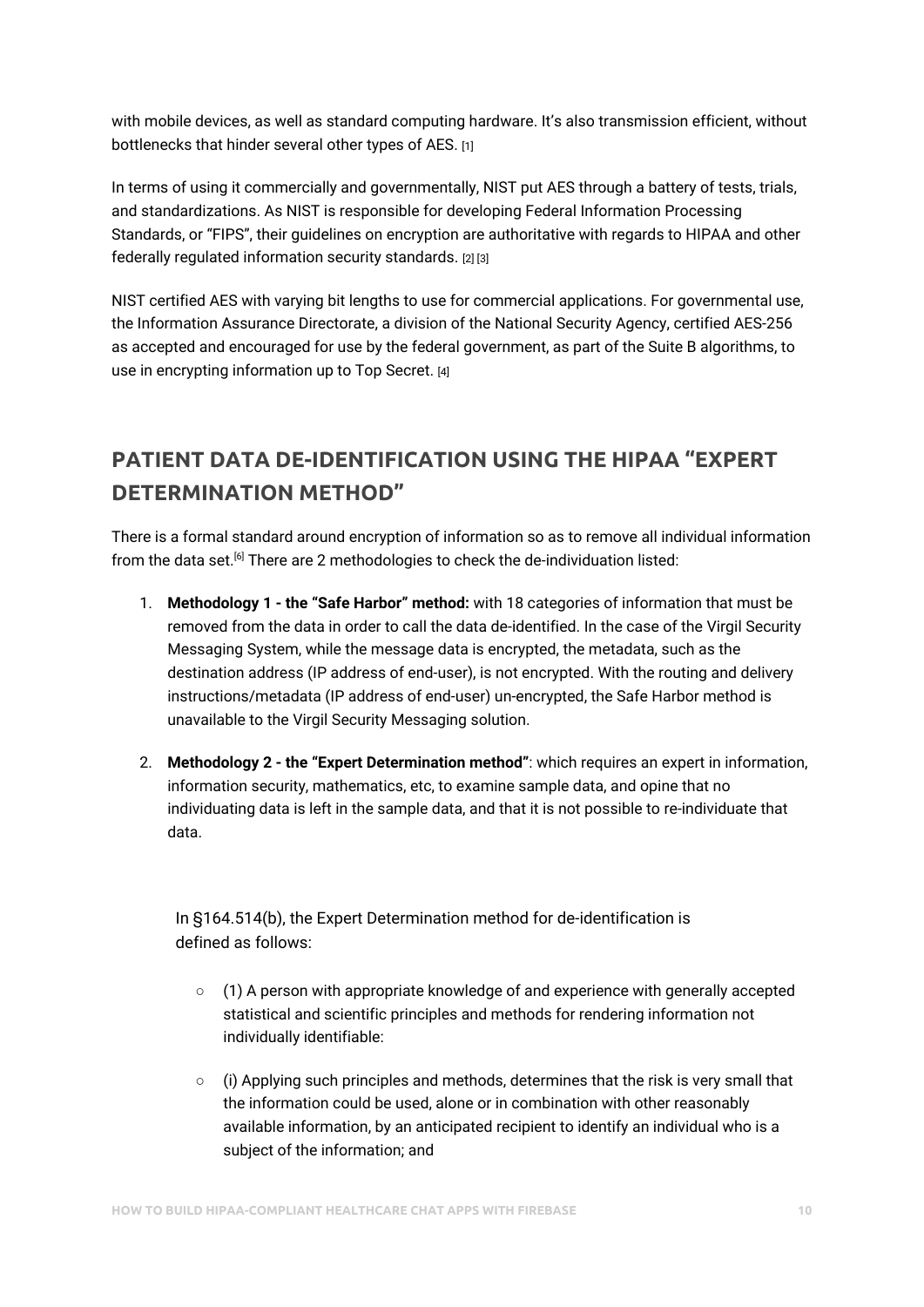$\circ$  (ii) Documents the methods and results of the analysis that justify such determination

# **VIRGIL SECURITY'S FIREBASE MESSAGING SOLUTION MEETS THE EXPERT DETERMINATION METHOD'S REQUIREMENTS.**

AES-256 GCM is a highly secure algorithm to encrypt information so that it cannot be read or understood without the proper decryption key. As per the Information Assurance Directorate of the NSA, a properly implemented AES-256 is authorized for any type of information up to and including Top Secret. From a security perspective, ePHI is definitely within that spectrum.

From an information obscurity standpoint, a properly implemented AES-256 algorithm will encrypt cleartext, to the point that no frequency analysis, no viewing of the ciphertext, and no "eyeball" analysis of the ciphertext, will allow the extraction of any of the cleartext information from the ciphertext. A properly encrypted message will resemble random "noise", with no meaning or understanding possible, without a proper decryption key.

While there are attacks possible on AES-256, such as a physical attack on a key6, the message itself is absolutely indistinguishable from randomly generated characters and therefore, in combination with Virgil's user-device-stored-keys technique, it meets the Expert Determination Method's requirements.

## **CONDUIT EXCEPTION USING DATA REDACTION**

The use of the Conduit Exception<sup>[5]</sup> was discussed, wherein a transmission-only, no-view set of services are the only services given from the Cloud Service Provider to the covered entities or business associates.

The conduit exception applies where the *only* services provided to a covered entity or business associate customer are for transmission of ePHI that do not involve any storage of the information other than on a temporary basis incident to the transmission service.<sup>[6]</sup>

The specifics of the service provided by Firebase are a transmission-only service, with no-view capability. The data, once encrypted using a strong encryption algorithm, is de-identified, as per an expert opinion determination in the previous section.

While Google's Firebase support confirmed in a statement that data deleted from Firestore is permanently deleted from Firebase's servers, the service doesn't support an automatic data/message redaction (the immediate and permanent deletion of data as soon it's delivered). Therefore, the implementation (as in the sample code) requires a positive action, implemented in code, to immediately delete and overwrite all data from the transmission of the encrypted messages. In the current, admittedly demonstration version of the code, all encrypted data is immediately deleted via a script as soon as transmission concludes. This is appropriate and proper, and within the scope of the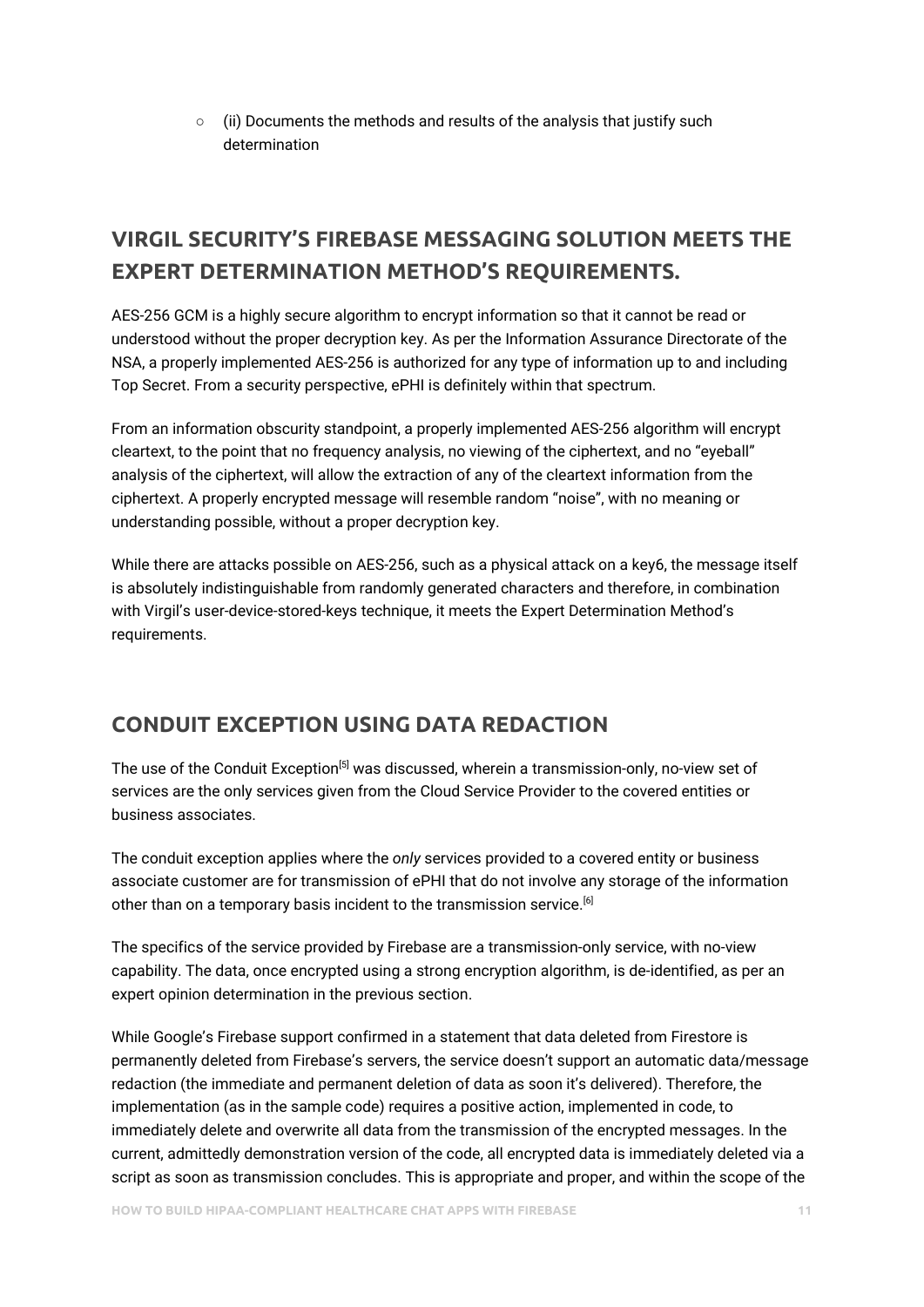conduit exception. However, if the script fails, or the demonstration code is changed when put into production, then this step may be overlooked, de-prioritized, or simply changed.

To summarize, the encrypted data is definitely de-identified, both in transit and at rest. As for the Firebase system's ability to qualify for the conduit exception, while the intent of the Firebase code is to immediately delete all "left-over" data in the system, this is dependent on the code utilized in the application in question. The capability to immediately delete and overwrite the left-over data is inherently part of the Firebase codebase $^{[7]}$ , and the Firebase Command Line Interface(CLI, a scriptable set of commands)<sup>[8]</sup>.

This is not a built-in function to automatically delete all transient data, or to clearly overwrite it, thereby deleting or making unavailable, the content. This is a function that needs to be built as part of the messaging application, and verified by testing.

Effectively, and this is important, this means that every application, every usage of Firebase with Virgil Security's Messaging System, must be individually written to ensure the deletion or making the data unavailable, and must be tested individually, to certify that it does so. To be clear, the encryption of the data, and the encrypted form of the data, is absolutely de-identified, and not able to be re-individuated, or re-identified, without the private key. It is simply the transient data, pursuant to and as a result of transmission and reception of the encrypted data, that this caution applies to.

In English, this means that the development team for any application written on this Firebase/Virgil stack, must explicitly program a transient/metadata data deletion script into their application. Without this, it will not meet HIPAA Conduit Exception status. This feature is correctly implemented in the samples that are referenced in this opinion.

#### **SUMMARY**

The Firebase messaging application, as exemplified in the sample applications, meets HIPAA's data security requirements via the combination of the expert determination de-identification method and HIPAA's conduit exception.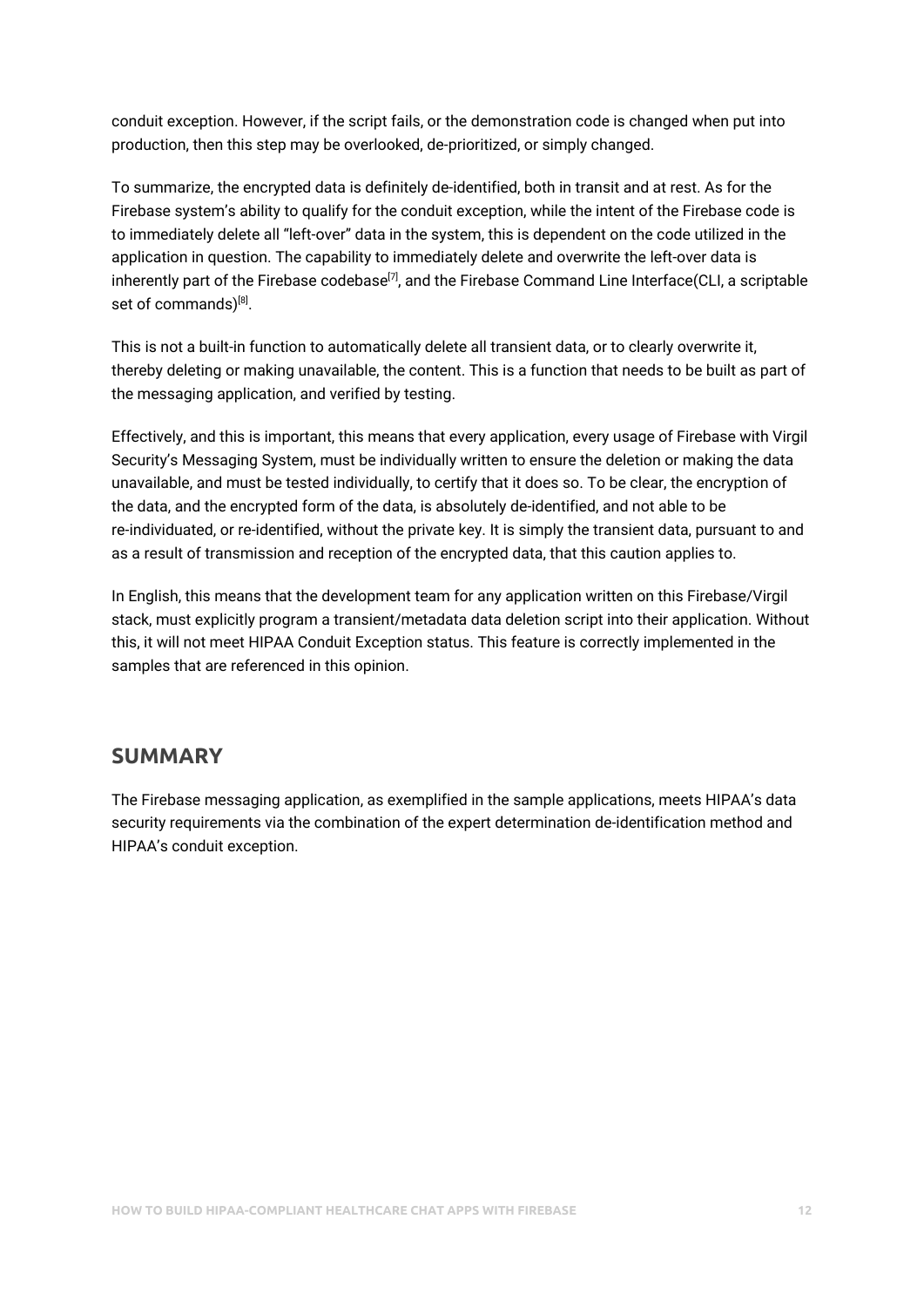# **EXPERT BACKGROUND**

Joshua Marpet is an internationally recognized Information Security and Forensics Expert. He has had testimony accepted by the Turkish Supreme court, and has been Daubert tested, been deposed and testified for forensic cases in the US. Joshua has testified on Medical information, medical digital forensics, and multiple other issues. He has taught, at the university level, digital forensics, information security ethics, linux, encryption, and many other topics.

Joshua is currently the Chief Operating Officer for Red Lion, LLC, an information security consulting firm. He handles the compliance and governance issues for multiple clients, including hedge funds, family offices, governmental clients, and retail conglomerates, among others.

[1] For a fairly complete explanation of AES-256 GCM -

https://en.wikipedia.org/wiki/Galois/Counter\_Mode, or for a slightly more digestible explanation of AES in general, http://www.moserware.com/2009/09/stick- figure-guide-to-advanced.html

[2] http://nvlpubs.nist.gov/nistpubs/ir/2016/NIST.IR.7977.pdf

[3] http://nvlpubs.nist.gov/nistpubs/SpecialPublications/NIST.SP.800-175B.pdf

[4] https://www.iad.gov/iad/programs/iad-initiatives/cnsa-suite.cfm

[5] In some iterations/configurations of the Virgil System, there can be administrative key(s), which allows decryption of messages without the end user's authorization. In the iterations discussed in this opinion paper, that is not the case.

[6] https://www.hhs.gov/hipaa/for-professionals/privacy/special-topics/de-identification/index.html

[7] [https://www.dropbox.com/s/78bqa0ddefvjhnd/Brief%20on%20Virgil%20Security%E2%80%99s%20](https://www.dropbox.com/s/78bqa0ddefvjhnd/Brief%20on%20Virgil%20Security%E2%80%99s%20de-identification%20practice.pdf?dl=0) [de-identification%20practice.pdf?dl=0](https://www.dropbox.com/s/78bqa0ddefvjhnd/Brief%20on%20Virgil%20Security%E2%80%99s%20de-identification%20practice.pdf?dl=0)

[8] This is, of course, as per the current state of the art in cryptography, quantum cryptography, mathematics, and digital forensics. Any significant breakthrough in any or all of those fields could change the effectiveness of this opinion.